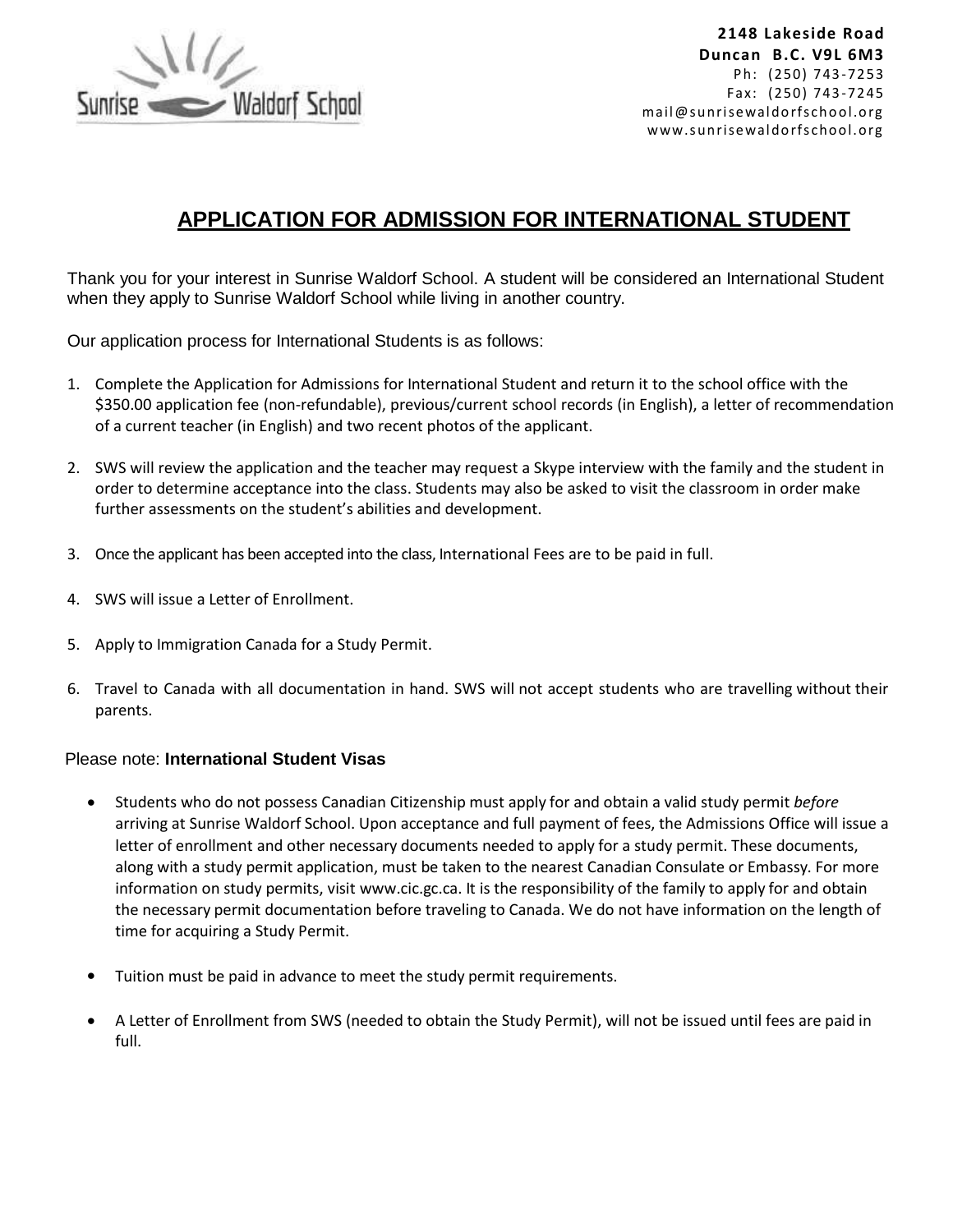

| Date Received:                       | Date given to teacher: |
|--------------------------------------|------------------------|
| Application Fee Paid: ______________ | Interview Date:        |
| Class:                               | Accepted / Not:        |
| Teacher:                             | Start Date:            |

# **APPLICATION FOR ADMISSION FOR INTERNATIONAL STUDENT**

## **Please complete this form and return it to the school office with:**

- **•** \$350 non-refundable application fee
- Previous school records and assessments translated into English
- 1 recent photo of your child

#### **Student Information: (To be filled out by Legal Parent or Guardian, please print)**

|                                                    | <u>First</u>                                                                                                                                                                                                                              |                                                      | Middle                                                        |  | Last                                                                                                                                                                                                                        |  |  |  |
|----------------------------------------------------|-------------------------------------------------------------------------------------------------------------------------------------------------------------------------------------------------------------------------------------------|------------------------------------------------------|---------------------------------------------------------------|--|-----------------------------------------------------------------------------------------------------------------------------------------------------------------------------------------------------------------------------|--|--|--|
| Child's Citizenship:                               |                                                                                                                                                                                                                                           | <u> 1980 - Johann Barn, fransk politik (d. 1980)</u> |                                                               |  |                                                                                                                                                                                                                             |  |  |  |
|                                                    |                                                                                                                                                                                                                                           |                                                      |                                                               |  | Child resides with:  □ Mother  □ Father  □ Legal Guardian  □ Other  □ Other  □ Other  □ Other  □ Other  □ Other  □ Other  □ Other  □ Other  □ Other  □ Other  □ Other  □ Other  □ Other  □ Other  □ Other  □ Other  □ Other |  |  |  |
|                                                    |                                                                                                                                                                                                                                           |                                                      |                                                               |  |                                                                                                                                                                                                                             |  |  |  |
|                                                    |                                                                                                                                                                                                                                           |                                                      |                                                               |  |                                                                                                                                                                                                                             |  |  |  |
|                                                    |                                                                                                                                                                                                                                           |                                                      | Application is for: Grade: ___ Kindergarten: Preschool: _____ |  |                                                                                                                                                                                                                             |  |  |  |
| Custodial Parent(s) or Guardian(s): (please check) |                                                                                                                                                                                                                                           |                                                      | □ Mother Do Father                                            |  | $\Box$ Legal Guardian                                                                                                                                                                                                       |  |  |  |
|                                                    | Full Name: and the contract of the contract of the contract of the contract of the contract of the contract of the contract of the contract of the contract of the contract of the contract of the contract of the contract of            |                                                      |                                                               |  |                                                                                                                                                                                                                             |  |  |  |
| Occupation:                                        | <b>Phone Number</b> Parameters and the set of the set of the set of the set of the Phone Number <b>Contract and the set of the set of the set of the set of the set of the set of the set of the set of the set of the set of the set</b> |                                                      |                                                               |  |                                                                                                                                                                                                                             |  |  |  |
| Permanent Mailing Address (Home Country):          |                                                                                                                                                                                                                                           |                                                      |                                                               |  |                                                                                                                                                                                                                             |  |  |  |
|                                                    | City or Town                                                                                                                                                                                                                              |                                                      | Province                                                      |  | Country <b>Country</b><br>Postal Code                                                                                                                                                                                       |  |  |  |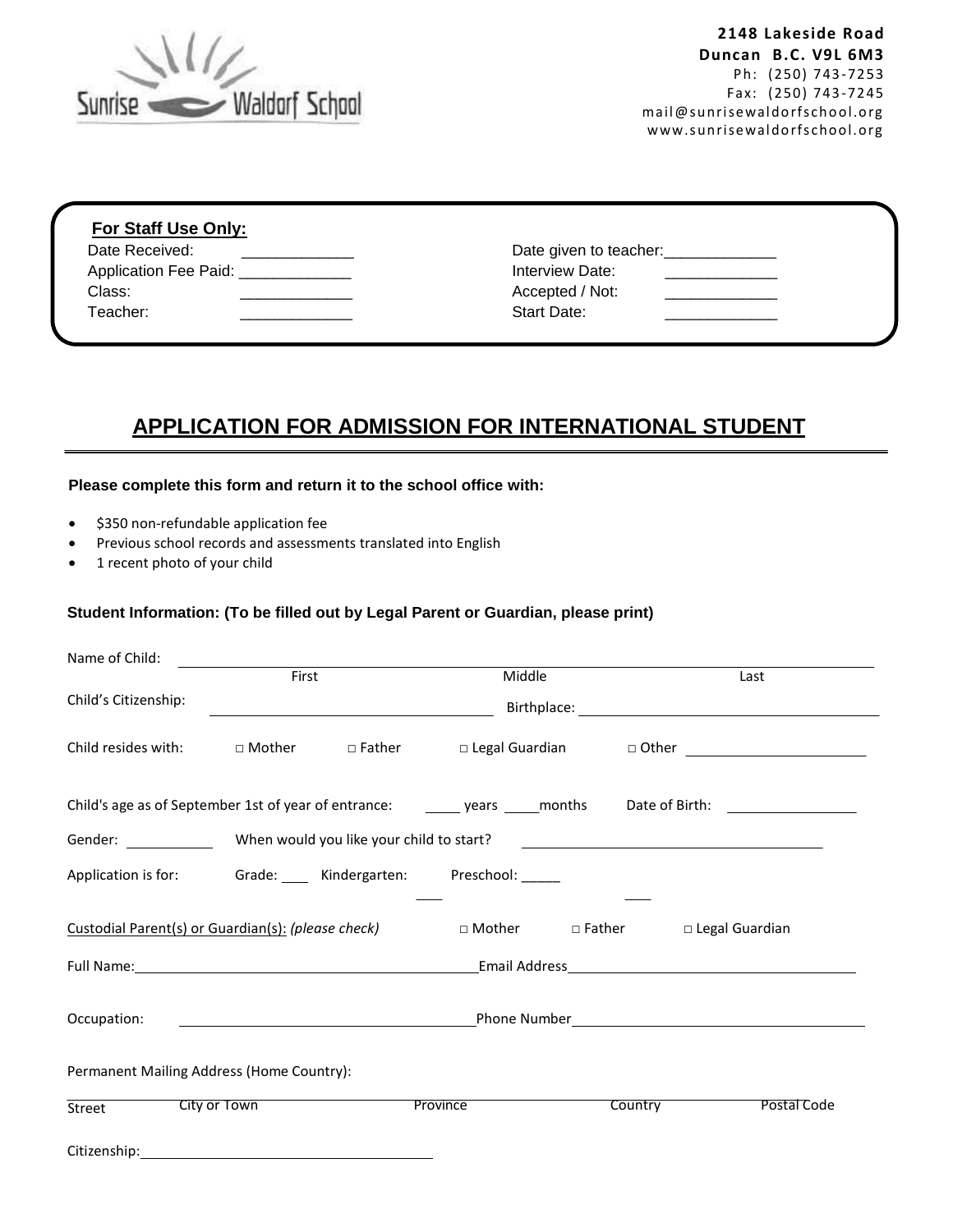

|                            | Custodial Parent(s) or Guardian(s): (please check) |                                                                                                                                                                                                                                | $\Box$ Mother | $\Box$ Father | □ Legal Guardian                                                                                                           |  |  |  |  |
|----------------------------|----------------------------------------------------|--------------------------------------------------------------------------------------------------------------------------------------------------------------------------------------------------------------------------------|---------------|---------------|----------------------------------------------------------------------------------------------------------------------------|--|--|--|--|
|                            |                                                    |                                                                                                                                                                                                                                |               |               |                                                                                                                            |  |  |  |  |
| Occupation:                |                                                    |                                                                                                                                                                                                                                |               |               |                                                                                                                            |  |  |  |  |
|                            | Permanent Mailing Address (Home Country):          |                                                                                                                                                                                                                                |               |               |                                                                                                                            |  |  |  |  |
| Street                     |                                                    | <b>City or Town City Province</b>                                                                                                                                                                                              |               |               | Country<br>Postal Code                                                                                                     |  |  |  |  |
|                            |                                                    |                                                                                                                                                                                                                                |               |               |                                                                                                                            |  |  |  |  |
|                            |                                                    | Length of intended stay: example and the state of the state of the state of the state of the state of the state of the state of the state of the state of the state of the state of the state of the state of the state of the |               |               |                                                                                                                            |  |  |  |  |
|                            | <b>Emergency Contact person in Home Country</b>    |                                                                                                                                                                                                                                |               |               |                                                                                                                            |  |  |  |  |
|                            |                                                    |                                                                                                                                                                                                                                |               |               |                                                                                                                            |  |  |  |  |
|                            |                                                    |                                                                                                                                                                                                                                |               |               |                                                                                                                            |  |  |  |  |
|                            |                                                    |                                                                                                                                                                                                                                |               |               |                                                                                                                            |  |  |  |  |
|                            |                                                    | Local Contact Person (if available) for student in Canada                                                                                                                                                                      |               |               |                                                                                                                            |  |  |  |  |
|                            |                                                    |                                                                                                                                                                                                                                |               |               |                                                                                                                            |  |  |  |  |
|                            | Address: ________________________________          | Telephone: _________________________________                                                                                                                                                                                   |               |               |                                                                                                                            |  |  |  |  |
|                            |                                                    |                                                                                                                                                                                                                                |               |               |                                                                                                                            |  |  |  |  |
|                            |                                                    |                                                                                                                                                                                                                                |               |               |                                                                                                                            |  |  |  |  |
|                            | <b>Accompanied by a Parent:</b>                    |                                                                                                                                                                                                                                |               |               |                                                                                                                            |  |  |  |  |
|                            |                                                    | Does at least one parent have legal documentation (either a work or study permit) for Canada? Yes / No                                                                                                                         |               |               |                                                                                                                            |  |  |  |  |
|                            |                                                    |                                                                                                                                                                                                                                |               |               |                                                                                                                            |  |  |  |  |
|                            |                                                    |                                                                                                                                                                                                                                |               |               |                                                                                                                            |  |  |  |  |
|                            |                                                    | If you are not a Canadian Citizen do you have a study permit for your child? Yes / No                                                                                                                                          |               |               |                                                                                                                            |  |  |  |  |
|                            |                                                    |                                                                                                                                                                                                                                |               |               |                                                                                                                            |  |  |  |  |
| <b>General Information</b> | Has your child attended a Waldorf school before?   |                                                                                                                                                                                                                                | Yes / No      |               |                                                                                                                            |  |  |  |  |
|                            |                                                    |                                                                                                                                                                                                                                |               |               |                                                                                                                            |  |  |  |  |
|                            |                                                    | contact person at that school that the teacher may call to discuss your child.                                                                                                                                                 |               |               | Please indicate previous grade level, school and address. Include reports from previous schools if applicable, and name of |  |  |  |  |
| School                     |                                                    |                                                                                                                                                                                                                                |               |               | Grade level:                                                                                                               |  |  |  |  |
| Name:                      |                                                    |                                                                                                                                                                                                                                |               |               |                                                                                                                            |  |  |  |  |
|                            | Address                                            |                                                                                                                                                                                                                                |               | Postal Code   |                                                                                                                            |  |  |  |  |
|                            |                                                    |                                                                                                                                                                                                                                |               |               |                                                                                                                            |  |  |  |  |
|                            | Contact person to call for reference:              |                                                                                                                                                                                                                                |               | Telephone     |                                                                                                                            |  |  |  |  |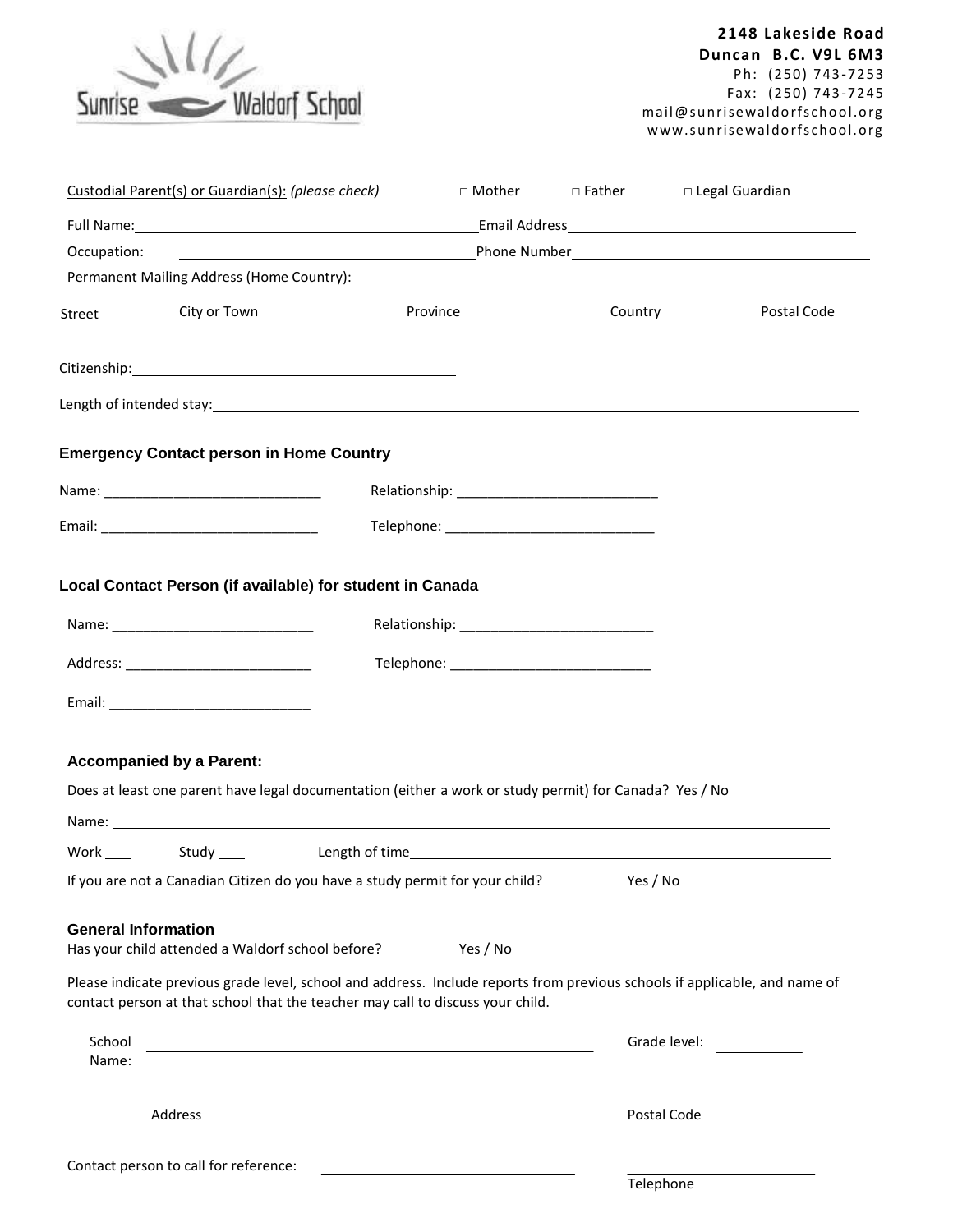

### **General Information Continued**

Has your child had any major physical, behavioural or academic difficulties?

Please describe general health:

How did you hear about Sunrise Waldorf School?

**DATE: SIGNATURE:**

Parent or Guardian

\_\_\_\_\_\_\_\_\_\_\_\_\_\_\_\_\_\_\_\_\_\_\_\_\_\_\_\_\_\_\_\_\_\_\_\_\_\_\_\_\_\_\_\_\_\_\_\_\_\_\_\_\_\_\_\_\_\_\_\_\_\_\_\_\_\_\_\_\_\_\_\_\_\_\_\_\_\_\_\_\_\_\_\_\_\_\_\_\_\_\_\_\_\_\_\_\_\_\_\_\_\_\_\_\_

\_\_\_\_\_\_\_\_\_\_\_\_\_\_\_\_\_\_\_\_\_\_\_\_\_\_\_\_\_\_\_\_\_\_\_\_\_\_\_\_\_\_\_\_\_\_\_\_\_\_\_\_\_\_\_\_\_\_\_\_\_\_\_\_\_\_\_\_\_\_\_\_\_\_\_\_\_\_\_\_\_\_\_\_\_\_\_\_\_\_\_\_\_\_\_\_\_\_\_\_\_\_\_\_\_

**This Section is for School Use Only**

Interview Date: \_\_\_\_\_\_\_\_\_\_\_\_\_\_\_\_\_\_\_

Comments:

Does this child need further assessment? The Manuson of the Vest Control of the Manuson of the Manuson of The Ma

Details: